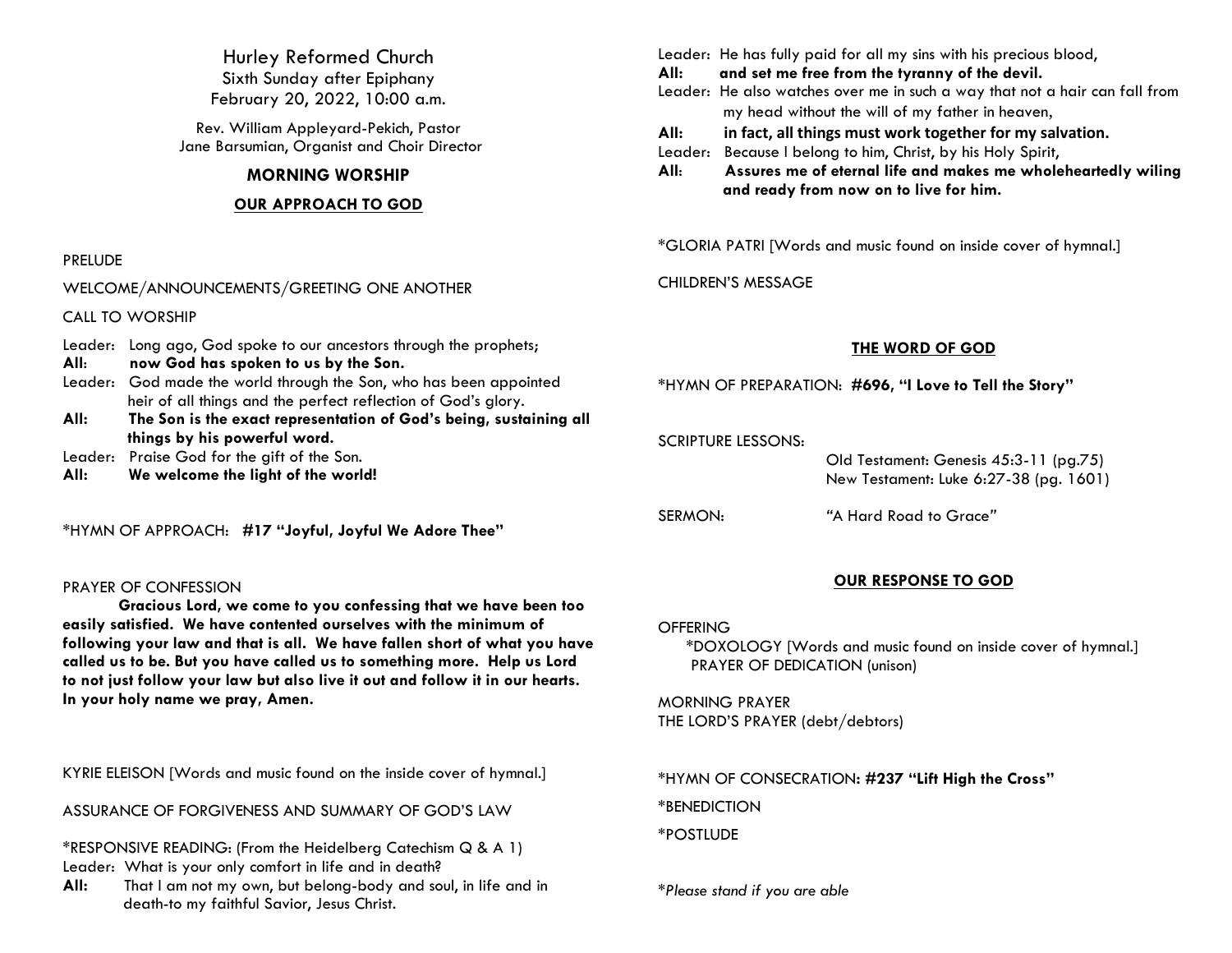## **Welcome to Hurley Reformed Church!**

With joy we welcome your presence among us today. Let the words of the psalmist set the tone of our worship: "Sing praises to the LORD, O you faithful ones, and give thanks to his holy name--joy comes with the morning" (Psalm 30:4-5 NSRV)

**In Person and Zoom Worship** happens at 10am!

**Ushers assisting in the service** are Lisa Longto and Dino Sumerano

**Please join us** in Schadewald Hall after worship for refreshments! Thank you to The Longto Family for providing them this week!

**Flower on the Alter** are provided by Longto Family.

**Mission of the month-** Angel Food East

#### **Reach out to those who need your support in their day to day needs:**

Judy Bell (Terry Gaffken's mom) needs prayers; Shirley Ruth is in Golden Hill; Bev Roosa is at the Terraces at Brookmeade; Fred Horvers is at TenBroeck; Lori Pinkham is in Wingate at Ulster; Anthony DiPietro (son of MaryAnn DiPietro); Marie Dressel. David Giles, Barbara Sartorius in New Hampshire

**Audio recordings** of the weekly sermon are available on our website, HurleyReformedChurch.org.

# **Hurley Reformed Church**

11 Main Street, PO Box 328, Hurley NY 12443 845-331-4121 www.HurleyReformedChurch.org

# **Staff**

Rev. William Appleyard-Pekich Tara Lockart- Church Secretary pastor@HurleyReformedChurch.org admin@HurleyReformedChurch.org

Organist/Choir Director – Treasurer – Arlene Cotich Jane Barsumian, M.Ed.

# **Consistory 2022**

Dennis Croswell, *Property & Maintenance* Allan Dumas Christopher Decker, *Finance* Lee Gable Glenn Decker, *Senior Elder* Jeanne Ouenzer Lisa Longto, *Clerk* David Kent, *Youth Ministry* Linda Moon, *Missions* Dino Sumerano, *Worship* Bill Baldinger Robert Kindt

**Elders Deacons**

Hours: T,W,TH,F, 9-2

Rev. Charles E. Stickley, *Pastor Emeritus*

**Stickley Gardens Columbarium . . .** A sacred place of beauty and contemplation. (*Located on the south lawn of the church.)* 

The lone candle on the chancel is our Peace Candle. It represents this church's support for the men and women in military service, and our prayer that one day we will live in a world where their sacrifice is no longer needed.



Hurley Reformed Church Hurley, New York

The Rev. William Appleyard-Pekich Minister of Word and Sacrament

#### *Welcome*

*May the doors of this church be wide enough to receive all who need human love and fellowship, and a Father's care; and narrow enough to shut out all envy and hate.*

*Enter to Worship Depart to Serve*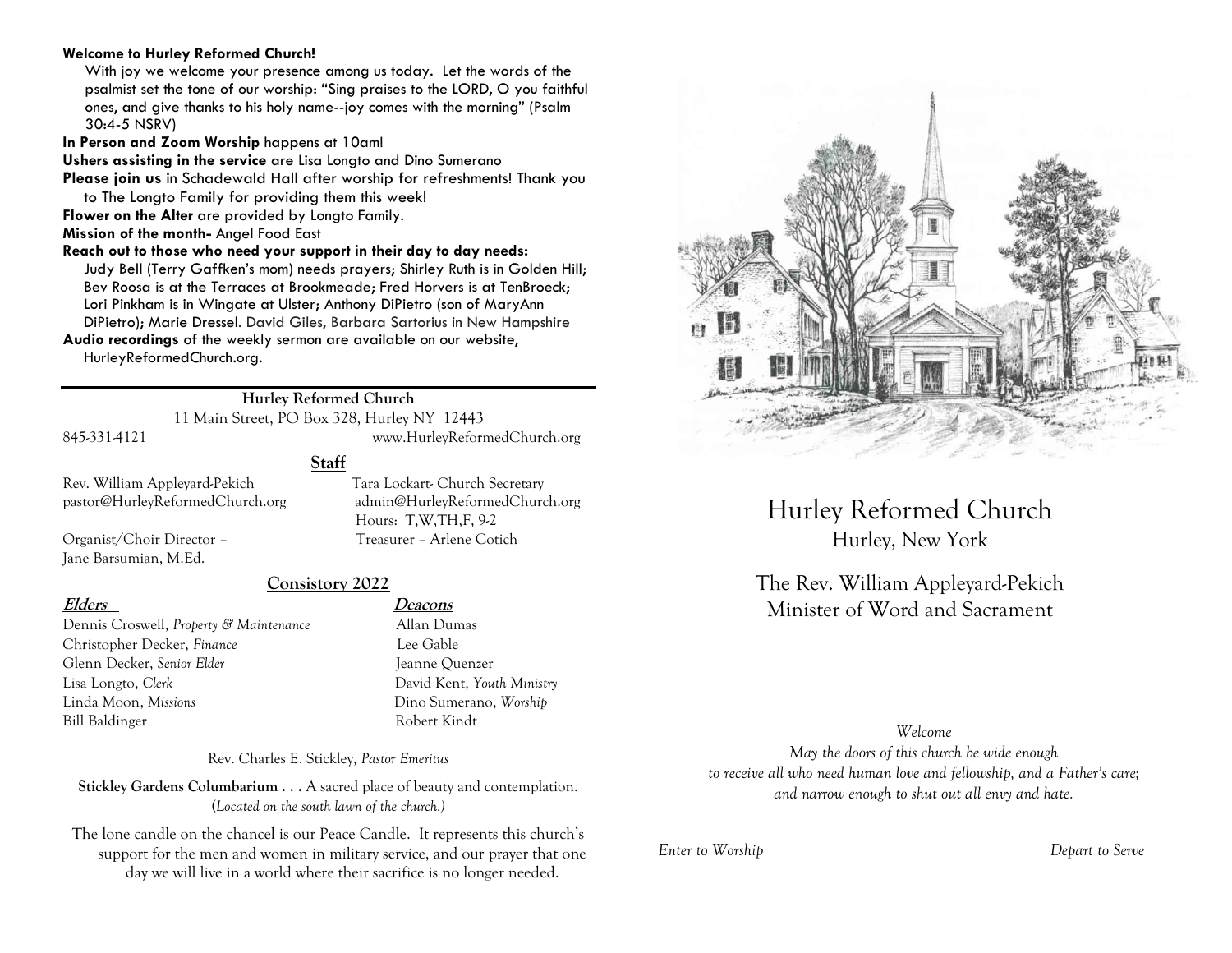# **#17 Joyful, Joyful We Adore Thee**

Joyful, joyful, we adore Thee, God of glory, Lord of love; Hearts unfold like flowers before thee, Opening to the sun above. Melt the clouds of sin and sadness; Drive the dark of doubt away. Giver of immortal gladness, Fill us with the light of day!

All Thy works with joy surround Thee; Earth and Heaven reflect Thy rays. Stars and angels sing around Thee, Center of unbroken praise. Field and forest, vale and mountain, Flowery meadow, flashing sea, Chanting bird and flowing fountain Call us to rejoice in Thee!

Thou art giving and forgiving, Ever blessing, ever blest, Well spring of the joy of living, Ocean depth of happy rest! Thou our Father, Christ our Brother All who live in love are Thine. Teach us how to love each other; Lift us to the joy divine!

Mortals join the mighty chorus Which the morning stars began. Father love is reigning o'er us: Brother love binds man to man. Ever singing, march we onward, Victors in the midst of strife. Joyful music leads us sunward In the triumph song of life!

# **#696 I Love to Tell the Story**

- 1. I love to tell the story of unseen things above, Of Jesus and His glory, of Jesus and His love; I love to tell the story, because I know 'tis true, It satisfies my longings as nothing else would do.
	- o *Refrain:* I love to tell the story, 'Twill be my theme in glory, To tell the old, old story Of Jesus and His love.
- 2. I love to tell the story, more wonderful it seems Than all the golden fancies of all our golden dreams; I love to tell the story, it did so much for me, And that is just the reason I tell it now to thee.

# *Refrain:*

3. I love to tell the story, 'tis pleasant to repeat, What seems each time I tell it more wonderfully sweet; I love to tell the story, for some have never heard The message of salvation from God's own holy Word.

*Refrain:*

4. I love to tell the story, for those who know it best Seem hungering and thirsting to hear it like the rest; And when in scenes of glory I sing the new, new song, 'Twill be the old, old story that I have loved so long.

*Refrain:*